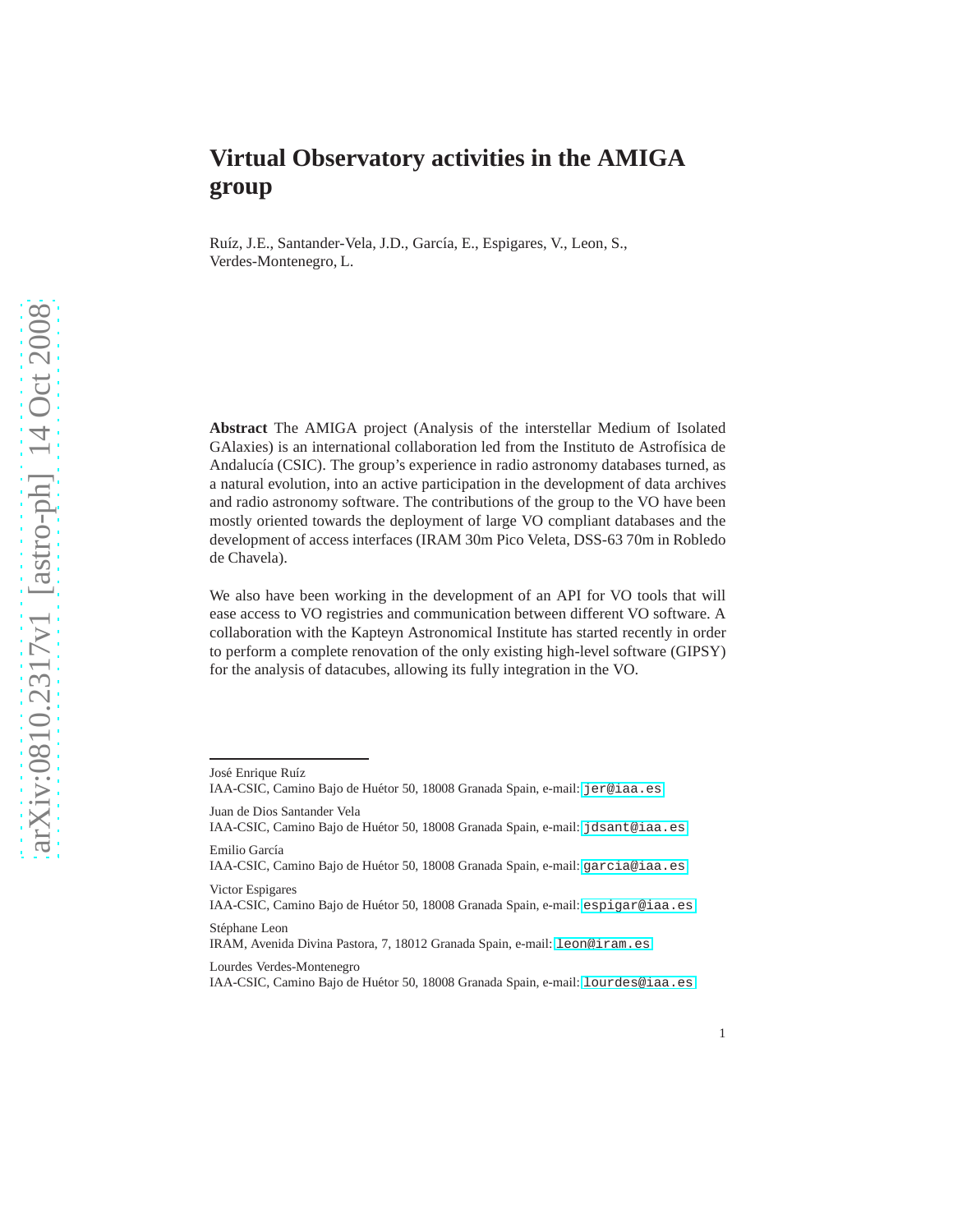# **1 Introduction**

The  $AMIGA<sup>1</sup>$  $AMIGA<sup>1</sup>$  $AMIGA<sup>1</sup>$  project is an international scientific collaboration led from the Instituto de Astrofísica de Andalucía (CSIC). It focuses on a multiwavelength analysis of the interstellar medium of an statistically significant sample of isolated galaxies, in order to provide a pattern of behaviour to the study of galaxies in denser environments.

The compilation of a strictly selected sample of more than 1000 isolated galaxies, including optical, IR, radio line and continuum measures has formed a group with an important experience in access to radio astronomical databases. At the same time, the exploitation of the data justifies the need to develop high-level tools for accessing and analyzing data coming from the Virtual Observatory.

# <span id="page-1-4"></span>**2 The AMIGA VO Catalog**

The AMIGA catalog is fully accessible from a web interface<sup>[2](#page-1-1)</sup> or via ConeSearch [\[12\]](#page-5-0) VO service registered in ESA-VO Regsitry<sup>[3](#page-1-2)</sup>. In the web access interface the data can be requested either searching by the object's name or using a combination of parameters (distance, velocity, etc.) in order to produce your own subsample, in HTML, ASCII or VOTable [\[6\]](#page-5-1) format. The interface provides some links that allow the output to be sent to Topcat [\[10\]](#page-5-2) or Aladin [\[7\]](#page-5-3). The AMIGA VO Catalog has been registered in the DCA Census of European Data Centres<sup>[4](#page-1-3)</sup>.



<sup>1</sup> Analysis of the interstellar Medium of Isolated GAlaxies

**Fig. 1** The AMIGA VO

friendly query forms allow access to a large variety of

the type of data requested may be chosen by the user.

locally installed, in order to analyze the information requested. The AMIGA VO

with new data.

<span id="page-1-0"></span><sup>2</sup> http://www.iaa.es/AMIGA.html

<span id="page-1-1"></span><sup>3</sup> http://esavo.esa.int/registry/

<span id="page-1-3"></span><span id="page-1-2"></span><sup>4</sup> http://cds.u-strasbg.fr/twikiDCA/bin/view/EuroVODCA/DCACensus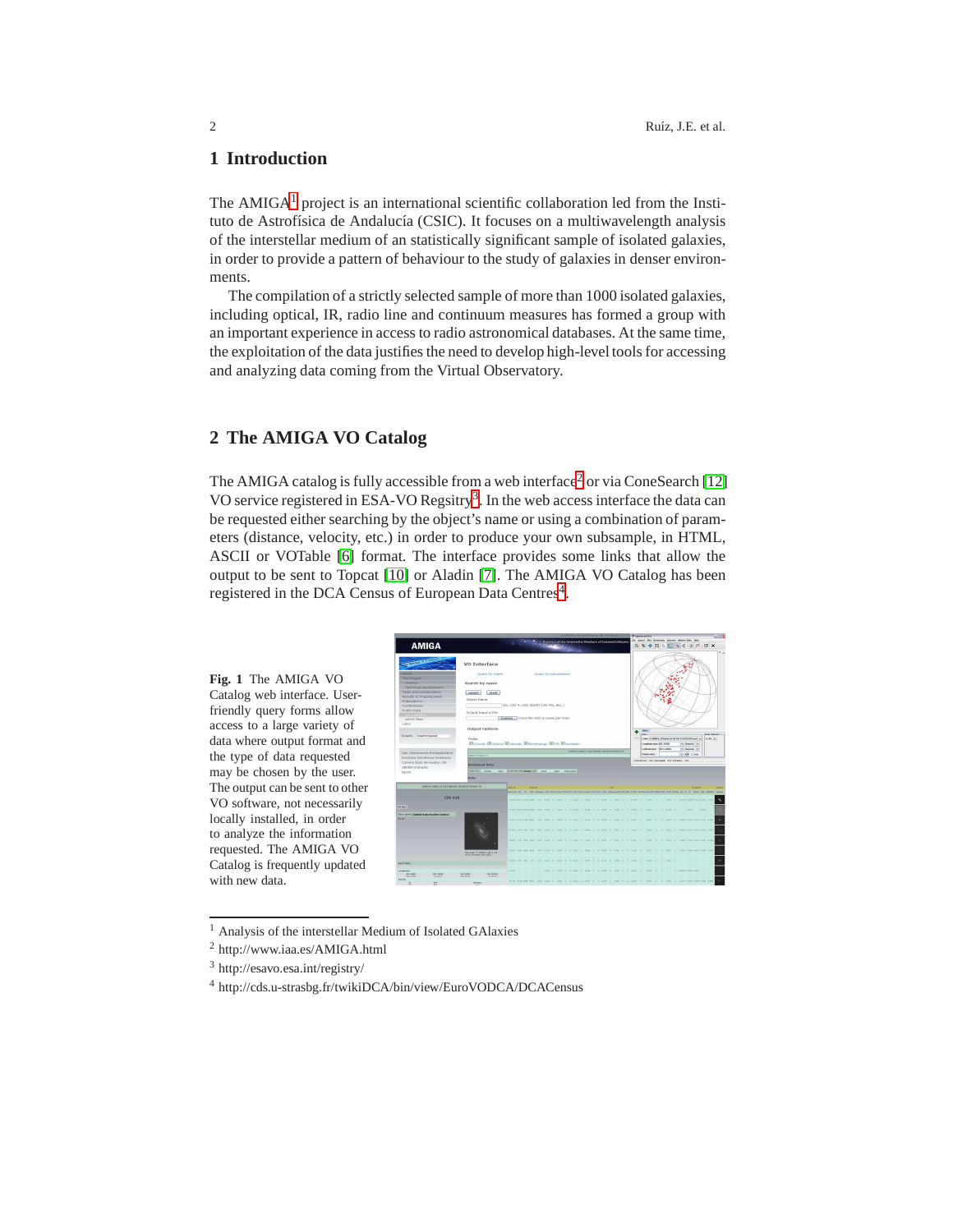### **3 Archives**

The AMIGA group expertise in access to radio astronomical databases and the implementation of the AMIGA VO Catalog described in Sect. [2](#page-1-4) led, as a next step, to the deployment of VO compliant archives and the development of access interfaces and VO services.

# *3.1 RADAMS*

As no suitable data model existed for single-dish radio astronomy, and in order to develop a VO-compliant archive for single-dish antennas, a complete radio data model had to be defined. RADAMS [\[9\]](#page-5-4) (Radio Astronomical DAta Model for Single-dish multiple-feed telescopes) is the first proposed VO data model for single-dish obser-vations. It has been released as an IVOA note<sup>[5](#page-2-0)</sup> within the Current Data Modelling Efforts.

It is based upon existing  $IVOA<sup>6</sup>$  $IVOA<sup>6</sup>$  $IVOA<sup>6</sup>$  data models, but it specifies the linking between those different data models, plus all the attributes that are needed for proper archival and retrieval of single dish observations, such as observing mode, switching mode, and the like. Its design comes from the development of a data model for the DSS-63 antenna archive, plus feedback from our team mates from IRAM to better adapt it to the IRAM 30m antenna at Pico Veleta.

### *3.2 The DSS-63 VO Archive*

The development of the DSS-63 VO archive is being done in collaboration with the LAEFF-INTA. The station DSS-63 is the largest antenna in MDSCC<sup>[7](#page-2-2)</sup> in Robledo de Chavela. According to an international agreement, up to 5% of its operational time is routinely scheduled for radio astronomical observations in K-band (18 to 26 GHz).

Every year, raw and reduced data associated to observations made by DSS-63 70m antenna are saved in logfiles and FITS [\[4\]](#page-5-5) files. The DSS-63 VO Archive is filled thanks to a datafiller developed in Python scripting which also converts DSS-63 FITS files to standard formatted spectral FITS files readable by VO tools as VOSpec [\[8\]](#page-5-6). The data will be accessed from a web interface and through Cone-Search [\[12\]](#page-5-0) and SSAP [\[11\]](#page-5-7) VO services.

<sup>5</sup> http://www.ivoa.net/cgi-bin/twiki/bin/view/IVOA/RADAMS

<span id="page-2-0"></span><sup>6</sup> International Virtual Observatory Alliance

<span id="page-2-2"></span><span id="page-2-1"></span><sup>7</sup> Madrid Deep Space Communication Complex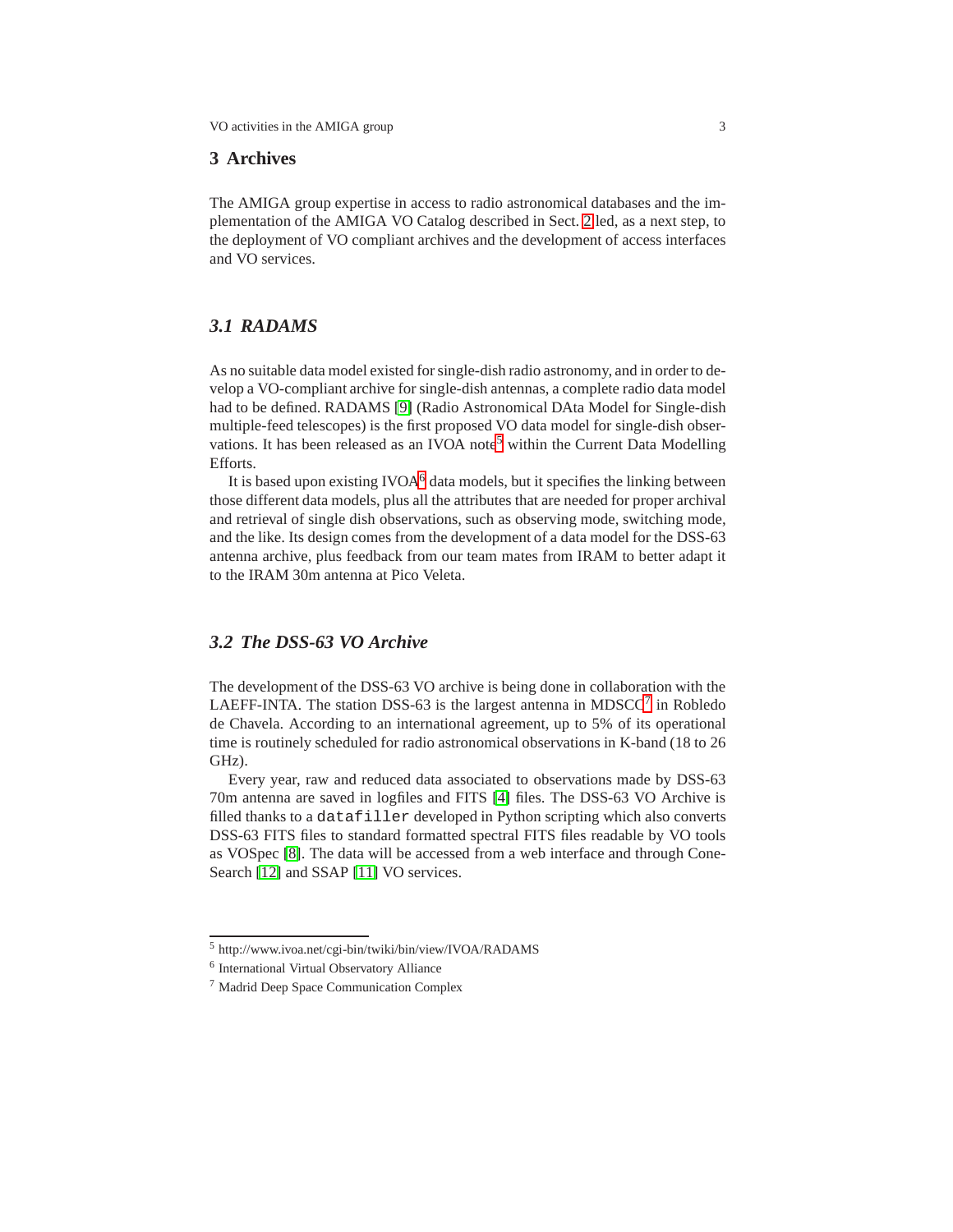### *3.3 The IRAM 30m VO Archive*

Observations associated to more than 200 scientific projects are carried out each year in the IRAM 30m antenna. This generates more than 1 TB of data covering three spectral bands in radio frequencies 80-115 GHz, 130-183 GHz and 200-280 GHz where mostly molecular rotational transitions can be detected.

The development of the IRAM 30m VO archive is being done in collaboration with IRAM. TAPAS<sup>[8](#page-3-0)</sup> is an archive of headers data, the data model is based on RADAMS [\[9\]](#page-5-4) and on IRAM 30m NCS<sup>[9](#page-3-1)</sup> data structure. The archive is filled in real time thanks to a datafiller developed in Python scripting. A prototype for the web access interface has been designed following scientific use cases. It will allow data retrieval via user-friendly forms, in addition to ConeSearch [\[12\]](#page-5-0) and SSAP [\[11\]](#page-5-7) VO services.

**Fig. 2** Based upon use cases requested among advanced users, the IRAM 30m VO archive interface prototype is the template for the upcoming functional web interface. It will allow accessing headers data from projects, sources, scans, etc. The output formats will be chosen by the user (VOTable, HTML, ASCII) besides the filter criteria. Developed following VO standards it will bring in addition VO services for external querying.

|                                                                      | <b>IRAM 30m Archives</b>                                                          |                   |                   |               |                                   |                                                                                                                                                                                                                                                                                                                                                                                                                                                                                                                                                                                                                                                                                                                                                                                                                                                                 |                   |               | Login<br>Password     | <b>COM</b> Forgot password? |                               |
|----------------------------------------------------------------------|-----------------------------------------------------------------------------------|-------------------|-------------------|---------------|-----------------------------------|-----------------------------------------------------------------------------------------------------------------------------------------------------------------------------------------------------------------------------------------------------------------------------------------------------------------------------------------------------------------------------------------------------------------------------------------------------------------------------------------------------------------------------------------------------------------------------------------------------------------------------------------------------------------------------------------------------------------------------------------------------------------------------------------------------------------------------------------------------------------|-------------------|---------------|-----------------------|-----------------------------|-------------------------------|
| <b>Home</b>                                                          | Projects Sources                                                                  | Help              |                   |               |                                   |                                                                                                                                                                                                                                                                                                                                                                                                                                                                                                                                                                                                                                                                                                                                                                                                                                                                 |                   |               |                       |                             |                               |
| Home<br>eros.                                                        | Lorem ipsum                                                                       |                   |                   |               |                                   | Lorem (psum dolor sit amet, consectetuer adipiscing elit. Nullam malesuada suscipit pede. Nullam ipsum lacus, varius<br>vel, nonumer in, consequat ut, neque. Vivanus viverra. Duis dolor arcu, lacinia sit amet, solicitudin sed, aliquet vel,<br>quan. Pellentesque molestie lapreet tortor. Aenean quam. Pellentesque magna metus, venenatis sit amet, conque<br>nec, dictum in, est. Allquam ribh, Integer congue nicl in mauris. Ut risus dam, ornare eget, interdum id, tincidunt at.<br>Lorem (psum dolor sit amet, consectetuer adipiscing elit. Nullam malesuada suscipit pede. Nullam ipsum lacus, varius<br>vel, nonumny in, consequat ut, neque. Vivanus viverra. Duis dolor arcu, lacinia sit amet, solicitudin sed, aliquet vel,<br>quan. Pellentesque molestie lapreet tortor. Aenean quam. Pellentesque magna metus, venenatis sit amet, conque |                   |               |                       |                             |                               |
|                                                                      | nec, dictum in, est. Aliquam nibh.<br><b>Sources List</b><br>I Download VOTable 1 |                   |                   |               |                                   |                                                                                                                                                                                                                                                                                                                                                                                                                                                                                                                                                                                                                                                                                                                                                                                                                                                                 |                   |               |                       |                             |                               |
| 1886                                                                 |                                                                                   |                   |                   |               |                                   |                                                                                                                                                                                                                                                                                                                                                                                                                                                                                                                                                                                                                                                                                                                                                                                                                                                                 |                   |               |                       |                             | <b>RAM - IAA - CSC</b><br>111 |
|                                                                      | <b>RA</b><br>350.049535                                                           | Dec.<br>50,006946 | Project<br>100 06 | Mode<br>OnOff | Start time<br>2000-07-25 05:55:13 | End time<br>2000-07-25 16:18:50                                                                                                                                                                                                                                                                                                                                                                                                                                                                                                                                                                                                                                                                                                                                                                                                                                 | Time (s)<br>37417 | Humid.<br>12% | <b>Opacity</b><br>0.2 | wind<br>27                  | Comments<br>$\bullet F$       |
|                                                                      | 350, 849535                                                                       | 58, 9069-66       | 190 06            | OnOff         | 2000-07-25 05:55:13               | 2000-07-25 16:18:50                                                                                                                                                                                                                                                                                                                                                                                                                                                                                                                                                                                                                                                                                                                                                                                                                                             | 27417             | 12%           | 0.2                   | 27                          | $\bullet F$                   |
|                                                                      | 350,849535                                                                        | SR ROOMS          | 180.06            | OnOff         | 2000/07/25 06:55:13               | 2000/07/25 16:18:50                                                                                                                                                                                                                                                                                                                                                                                                                                                                                                                                                                                                                                                                                                                                                                                                                                             | 37417             | 13%           | 0.2                   | $37\,$                      | $\mathcal{L}$                 |
|                                                                      | 350, 849535                                                                       | <b>SR ROVAN</b>   | 180.06            | OnOff         | 2000-07-25 05:55:13               | 2000/07/25 16:18:50                                                                                                                                                                                                                                                                                                                                                                                                                                                                                                                                                                                                                                                                                                                                                                                                                                             | 37417             | THE.          | p. 9                  | 37                          | $\mathbf{r}$                  |
|                                                                      | 350, 849535                                                                       | 58,806946         | 180.06            | OnOff         | 2000-07-25 05:55:13               | 2000-07-25 16:18:50                                                                                                                                                                                                                                                                                                                                                                                                                                                                                                                                                                                                                                                                                                                                                                                                                                             | 37417             | 13%           | 0.3                   | 37                          | $\mathcal{L}$                 |
|                                                                      | 350.849535                                                                        | 58, 806946        | 550.06            | OnOff         | 2000-07-25 05:55:13               | 2000-07-25 16:18:50                                                                                                                                                                                                                                                                                                                                                                                                                                                                                                                                                                                                                                                                                                                                                                                                                                             | 37417             | 12%           | 0.2                   | 37.                         | $\epsilon$                    |
| Name:<br>Cap A<br>Cac A<br>Cas A<br>Cas &<br>Car A<br>Cac A<br>Cac A | 350, 849535                                                                       | 50,006946         | 100 06            | OnOff         | 2000-07-25 05:55:12               | 2000-07-25 16:18:50                                                                                                                                                                                                                                                                                                                                                                                                                                                                                                                                                                                                                                                                                                                                                                                                                                             | 27417             | 12%           | 0.2                   | 27                          | $\bullet F$                   |
| Cac.A                                                                | 350,849525                                                                        | <b>58, 806946</b> | 590.06            | OnOff         | 2000-07-25 05:55:53               | 2000-07-25 16:18:50                                                                                                                                                                                                                                                                                                                                                                                                                                                                                                                                                                                                                                                                                                                                                                                                                                             | 37417             | 12%           | 0.2                   | 27                          | $\mathcal{A}$                 |

#### **4 Tools**

Interoperability [\[3\]](#page-5-8) is the *Rosetta Stone* of the Virtual Observatory. It does not only allow concurrent access to distributed, heterogeneous data, but also enables VO soft to communicate. The SAMP [\[2\]](#page-5-9) (Simple Access Message Protocol) offers new born VO tools with all the functionalities coming from existing VO packages. Since they can communicate and share data sets, they form a huge VO meta-software in a continuously evolving ecosystem.

<sup>8</sup> Telescope Archive Public Access System

<span id="page-3-1"></span><span id="page-3-0"></span><sup>&</sup>lt;sup>9</sup> New Control System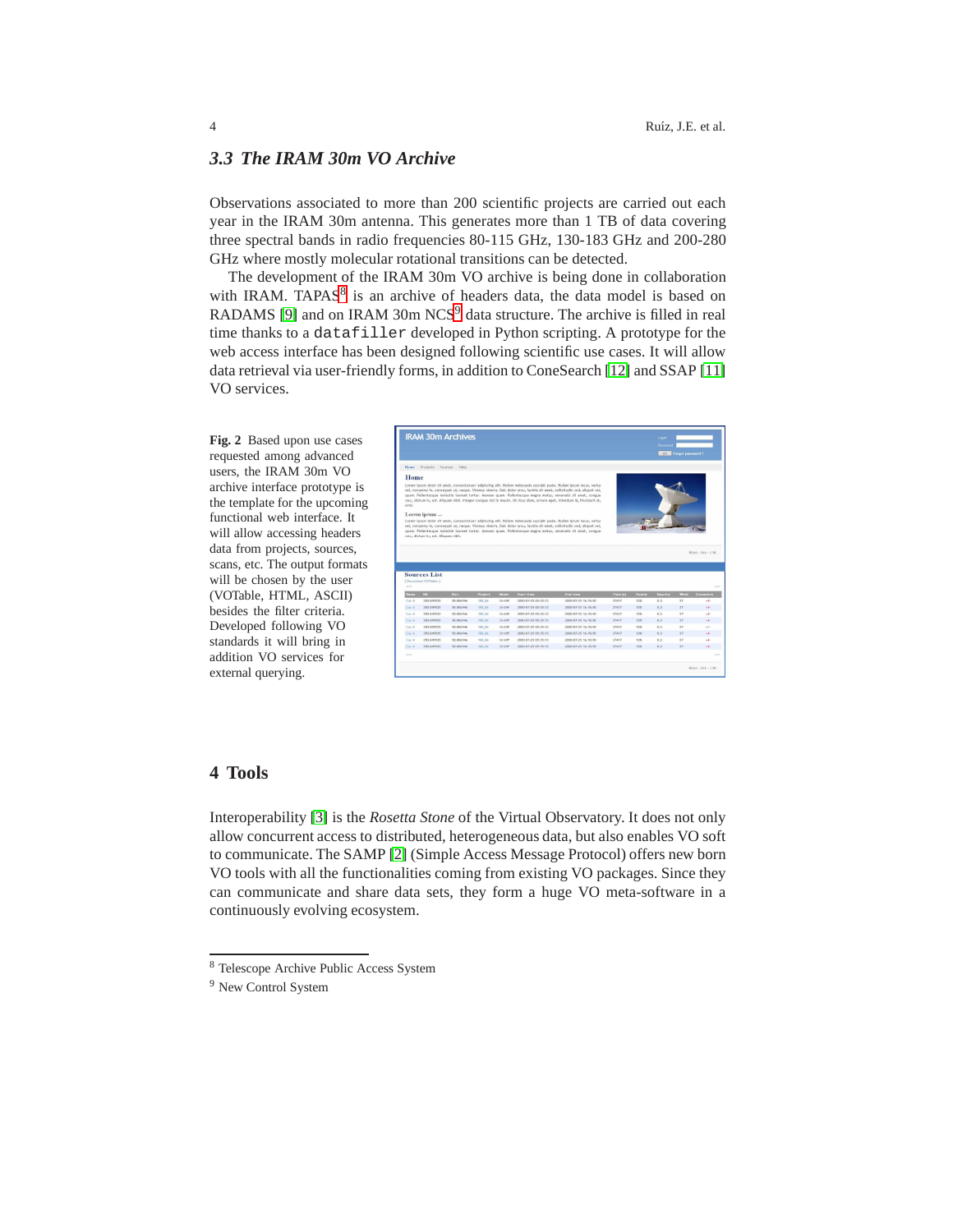#### *4.1 MOVOIR*

We are working on the development and application of techniques that will ease interoperability and communication in the VO context. The MOVOIR $^{10}$  $^{10}$  $^{10}$  is a ongoing effort that aims to combine existing VO open source tools (Astro Runtime [\[13\]](#page-5-10), Plastic [\[1\]](#page-5-11) client and server, and STIL [\[10\]](#page-5-2) library) in order to produce an easily embeddable modular interface for radio astronomy tools and providing clean interfacing with the RADAMS [\[9\]](#page-5-4).

MOVOIR is being implemented in different software packages like MASSA<sup>[11](#page-4-1)</sup> and MADCUBA $^{12}$  $^{12}$  $^{12}$  from the DAMIR $^{13}$  $^{13}$  $^{13}$  group.



**Fig. 3** MOVOIR's architecture.

## *4.2 GIPSY: a multidimensional future*

The scientific goals of the AMIGA project are based on the analysis of a significant amount of datacubes. We have started a collaboration with the Kapteyn Astronomical Institute in order to develop a new VO compliant package, including present GIPSY's [\[5\]](#page-5-12) core functionalities and new ones based on use cases elaborated with advanced users. One of the main goals is to provide local interoperability between GIPSY and other VO tools. In addition, the connectivity with the VO environment will provide access to 3D data VO archives, and ALMA datacubes in particular. For this purpose, a special effort need to be done in order to provide mature standards for datacubes access VO protocols.

<sup>10</sup> MOdular Virtual Observatory Interface for Radio-astronomy

<span id="page-4-0"></span><sup>&</sup>lt;sup>11</sup> MAdrid Single Spectra Analysis

<span id="page-4-1"></span><sup>12</sup> MAdrid Data CUBe Analysis

<span id="page-4-3"></span><span id="page-4-2"></span><sup>13</sup> Department of Molecular and Infrared Astrophysics - CSIC